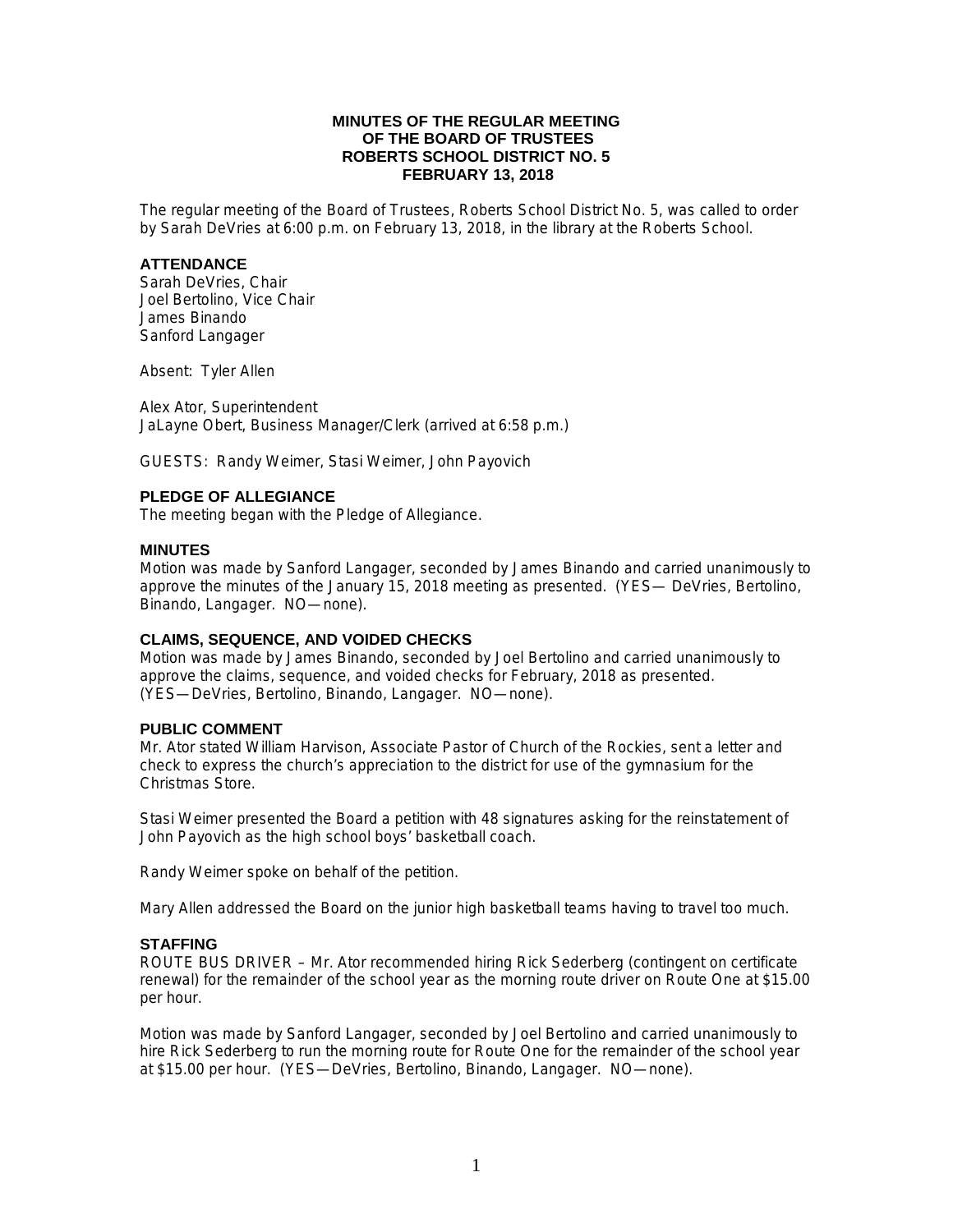Mr. Ator recommended hiring Dick Sederberg as the afternoon route drive on Route One for the remainder of the school year at \$15.00 per hour.

Motion was made by Joel Bertolino, seconded by James Binando and carried unanimously to hire Dick Sederberg to run the afternoon route for Route One for the remainder of the school year at \$15.00 per hour. (YES—DeVries, Bertolino, Binando, Langager. NO—none).

Mr. Ator stated the Board has the option of adding William Schuyler to the list for substitute bus driving.

Motion was made by Sanford Langager and seconded by Joel Bertolino to add William Schuyler to the list of substitute bus drivers. Motion failed. (YES—none. NO—DeVries, Bertolino, Binando, Langager).

VARSITY BOYS' BASKETBALL COACH – Mr. Ator reported Chase Burgan took over the role as head varsity boys' basketball coach when the existing coach was placed on administrative leave and asked that a motion be passed to pay him as the head coach at 50% of the salary.

Motion was made by Joel Bertolino, seconded by James Binando and carried unanimously to pay Chase Burgan 50% of the stipend for the head varsity boys' basketball coaching position. (YES - DeVries, Bertolino, Binando, Langager. NO—none).

Mr. Ator stated Randy Weimer stepped up into the assistant coaching position and is volunteering his time. He stated he would publicly like to thank him for his assistance.

### **EXECUTIVE SESSION**

Ms. DeVries called for an executive session at 6:25 p.m. stating that the next item of business involves a pending personnel issue and it is her determination that the privacy rights of the individual supersede the merits of public disclosure. The meeting was returned to regular session at 6:58 p.m.

JH BOYS' BASKETBALL COACH – Ms. DeVries stated the Board feels we still need to go week to week on the head coaching position for junior high boys' basketball until the ongoing investigation is complete.

Mr. Ator stated Chase Burgan has indicated he'll help with the team but doesn't want to be head coach.

Randy Weimer stated he could also help out.

Mr. Ator stated he will take over the head coach position until the investigation is concluded.

Motion was made by James Binando, seconded by Joel Bertolino and carried unanimously to offer the assistant junior high boys' coaching position to Chase Burgan. (YES—DeVries, Bertolino, Binando, Langager, NO—none).

Motion was made by Joel Bertolino, seconded by James Binando and carried unanimously to hire Lacy Langager as concessions manager for the second half of the season. (YES—DeVries, Bertolino, Binando. NO—none. Abstained: Langager (conflict of interest).

PARAPROFESSIONAL POSITION – Mr. Ator recommended hiring Candy Harvison as a paraprofessional for sixteen hours per week at \$11.50 hour, effective February 1, 2018.

Motion was made by Sanford Langager, seconded by Joel Bertolino and carried unanimously to hire Candy Harvison as a paraprofessional for sixteen hours per week at \$11.50 per hour, effective February 1, 2018. (YES—DeVries, Bertolino, Binando, Langager. NO—none).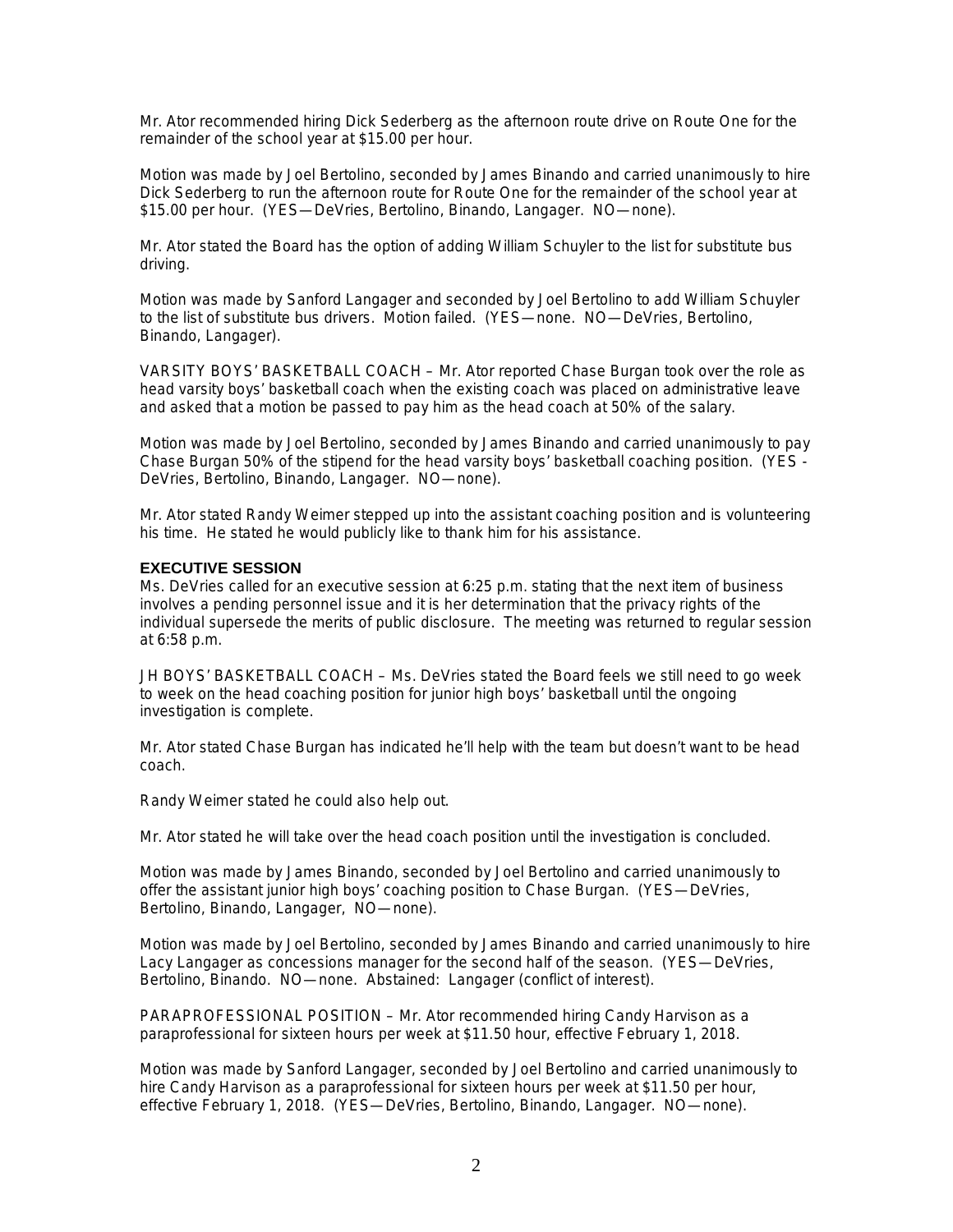Mr. Ator recommended adding Amanda Barnes and Marcia Bickell to the substitute teacher list.

Motion was made by Sanford Langager, seconded by James Binando and carried unanimously to add Amanda Barnes to the substitute teacher list. (YES—DeVries, Bertolino, Binando, Langager. NO—none).

Motion was made by Joel Bertolino, seconded by Sanford Langager and carried unanimously to add Marcia Bickell to the substitute teacher list. (YES—DeVries, Bertolino, Binando, Langager. NO—none).

## **NEW BUSINESS**

ADOPTION OF 2018-2019 CALENDAR – Mr. Ator stated the calendar that was chosen by the majority of teachers and staff is enclosed in the packet. He stated school will begin for teachers on August 15, 2018, August 20, 2018 for students, and be out on May 23, 2019.

Motion was made by Sanford Langager, seconded by Joel Bertolino and carried unanimously to approve the 2018-2019 calendar as proposed. (YES—DeVries, Bertolino, Binando, Langager. NO—none).

SCHOOL CULTURE SURVEYS – Mr. Ator stated as part of MBI, school culture surveys were conducted and results are included in the packet. He added either he or Mrs.Wright, who is the MBI leader, would be happy to discuss the survey with anyone interested.

CALL FOR ELECTIONS – Mr. Ator stated approval of the resolution calling for the trustee election on May 8, 2018 is needed.

Motion was made by Joel Bertolino, seconded by Sanford Langager and carried unanimously to approve the Trustee Resolution Calling for an Election as presented in the agenda material. (YES—DeVries, Bertolino, Binando, Langager. NO—none).

#### **OLD BUSINESS**

CERTIFIED NEGOTIATIONS – Ms. DeVries stated the negotiating committee is meeting Thursday morning at 7:15 a.m.

BUDGET AMENDMENT – Mr. Ator reported our enrollment has increased enough this year to submit a request to the Office of Public Instruction for an increase in budget authority and additional state funding in the amount of \$32020.68. He stated the first step in the process is for the Board to adopt a budget amendment proclamation so we can petition OPI for the increased funding.

Motion was made by Sanford Langager, seconded by Joel Bertolino and carried unanimously to adopt the Budget Amendment Proclamation included in the board packet. (YES—DeVries, Bertolino, Binando, Langager. NO—none).

#### **SUPERINTENDENT REPORT**

SUPERINTENDENT SCHEDULE – Mr. Ator reported he will be attending the MASS spring conference in Helena on March 19 and 20 and MASS/ACE meeting in Billings on March 28.

STAFF EVENT – Mr. Ator asked board members to look at Thursday or Friday nights in March that would work for a staff appreciation event.

ACTIVITY REPORT – Mr. Ator reported on the following activities:

BPA – State competition in Billings March 11-13 and Mr. Frank would like permission to stay overnight in Billings one night.